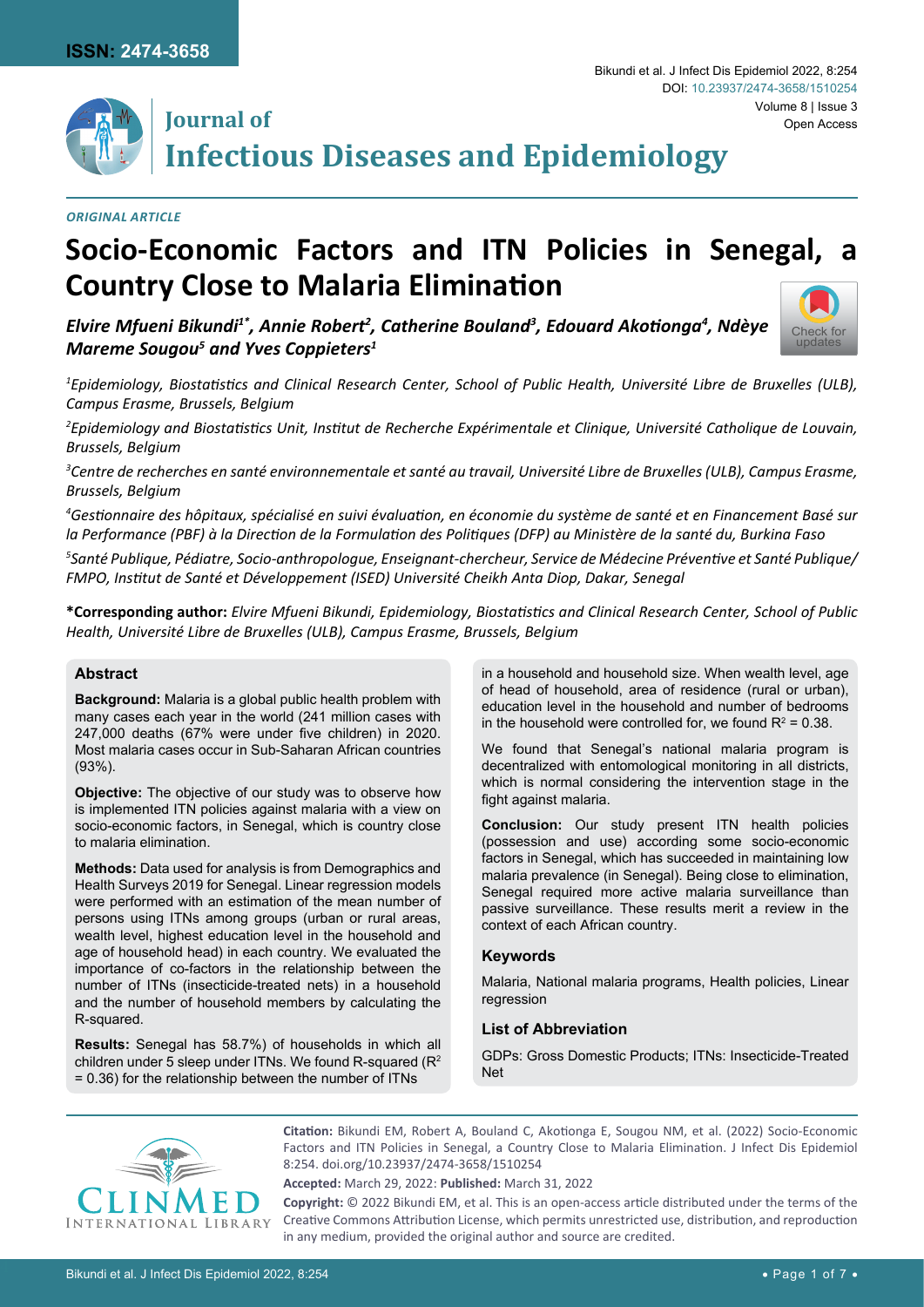## **Background**

Malaria is a global public health problem with many cases each year in the world (241 million cases with 247,000 deaths (67% were under five children) in 2020. Most malaria cases occur in Sub-Saharan African countries (93%). The prevalence of malaria in some Sub-Saharan African countries is very high. While almost all African countries have set up a national program to fight malaria with grants from international organizations, local governments, and private funds, they have not made the same progress or used the same methods in the elimination of malaria, producing tailored intervention by countries [\[1](#page-5-0),[2](#page-5-1)].

Senegal is a West African country, which has gross domestic products (GDP) of around 20 billion United States Dollars. Yearly minimum and maximum temperature in Senegal are (24.5 °C and 32.3 °C). Yearly minimum and maximum rainfall in millimeter are (0.18 mm and 261.36 mm). Senegal is close to malaria elimination while Burkina Faso is not. The national malaria program of Senegal has been very successful. Senegal has maintained low malaria prevalence for several years [[3](#page-5-2),[4](#page-5-3)].

Several studies have found that the risk of malaria infection is influenced by climate (such as quantity of rainfall or air temperature) and by socio-economic factors (such as the economic status or education level of a family) which can influence some behaviors such as the use of nets [[5](#page-5-4)-[7](#page-5-5)].

According to operational requirements for malaria elimination outlined by the World Health Organization, countries that are close to malaria elimination, strengthening of health systems with early detection and early treatment of malaria cases is critical in achieving malaria elimination [[8](#page-5-6)].

Malaria is one of the major public health problems in Africa, with most cases and mortalities occurring among African children. Health policies in the fight against malaria have been implemented in Senegal, with good results. Studies have shown the importance of considering parameters such as funding, malaria case management, health information systems, collection of routine data for surveillance and other specific health policies in the assessment of malaria programs [\[9](#page-5-7)[-11](#page-6-0)]. The aim of our study was to present ITN policies (by considering socio-economic factors) applied in the fight against malaria in an African country (Senegal) which is close to malaria elimination.

## **Methodology**

#### **Data**

Using malaria diagnostic test results obtained from Demographics and Health Surveys (DHS) which are nationally representative surveys, we estimated malaria prevalence in each concerned country.

DHS data, used for quantitative analysis of ITN use, is from DHS 2019 for Senegal. We used DHS data from 2010 to 2018toestimate longitudinal progress concerning malaria prevalence in Senegal. There was no data of malaria test available on DHS web site for survey of 2019 in Senegal.

Senegal (16 million inhabitants) is a west African country with a warm and tropical climate. The northern part of Senegal is very hot (dry Sahelian plain). Incidence of malaria in Senegal is 400 per 1,000 population at risk, in 2019 (World Banque. Country Report) [[3](#page-5-2)]. DHS surveys are a cross-sectional, nationally representative survey carried out in developing countries. Firstly, each country was divided into small geographic areas (clusters) and in each cluster, three strata were created: Towns, cities and rural or urban areas. In the second degree, households were selected (a two-stage sampling procedure) [[2\]](#page-5-1).

DHS surveys also collect socio-economic data, which we used in this study: urban or rural residence, economic level of the household, possession and use of an ITN (insecticide-treated net), education level in the household, age of head of household, number of rooms in the house and number of household members.

During DHS surveys, a person infected with malaria was determined by several methods such as microscopy or RDT (rapid diagnostic test). For microscopy, blood smears were dried, fixed with methanol and packed. For RDT, immediate diagnostic results were determined during the survey and positive cases received drugs considered to be first-line treatment in the country. Results from microscopy testing were used for the present study [[12](#page-6-1)].

### **Statistical methods**

Statistical analyses were performed using IBM SPSS version 20.0 and SAS studio. We performed a linear regression to investigate the relationship between number of ITNs and number of persons in a household, adjusted for age of household head, economic level of household, the highest education level in the household and the area of residence (rural or urban). Normality and homoscedasticity of regression models were verified by observing the shape of points, curves in plots and scatter plots of residuals. Figures representing R-squared in each model were shown with their confidence intervals at 95%.

We estimated the mean number of persons using ITNs among groups (urban or rural areas, wealth level, highest education level in the household and age of household head) and in each country using analysis of variance [\[13\]](#page-6-2).

We evaluated the importance of socio-economic factors in our linear regression model for the relationship between the number of ITNs in a household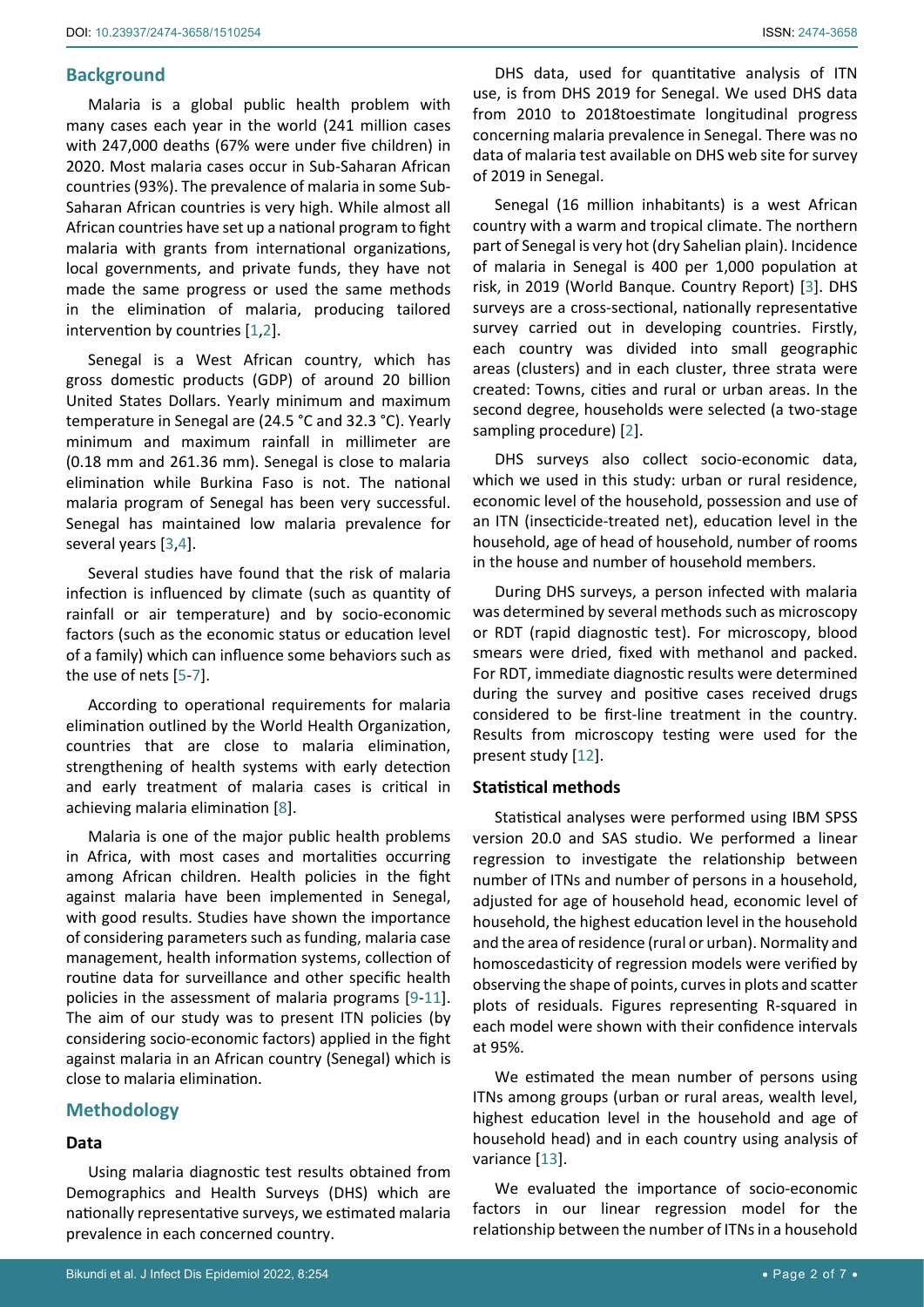#### **Table 1:** Descriptive of data.

|                                        | Senegal         |  |
|----------------------------------------|-----------------|--|
| Description of countries"              |                 |  |
| Population (n)                         | 16,209,125      |  |
| Area in $Km^2$ (% water body)          | 196,722 (2.1%)* |  |
| Density (persons/km <sup>2</sup> )     | 82              |  |
| Gross Domestic Products (USD/ persons) | 1033            |  |
| Human Development Index                | 0.505           |  |
| Agriculture (% population)             | 16              |  |
| Population below poverty line (%)      | 33              |  |
| Gini index for income inequality       | 40.3 (2011)     |  |
| <b>Description of DHS data used</b>    |                 |  |
| Year of survey                         | 2019            |  |
| Sample size (N = number of households) | 4538            |  |
| Proportion of urban population         | 29.1%           |  |
| Wealth level of households***:         |                 |  |
| -Poorest                               | 30.6%           |  |
| -Poor                                  | 26.1%           |  |
| -Middle                                | 19.1%           |  |
| -Richer                                | 14.2%           |  |
| -Richest                               | 10.0%           |  |
| Household where all under 5 children   |                 |  |
| sleeping under ITN                     | 58.7%           |  |
| Households with ITN                    | 88.6%           |  |

\* : 530 km of coasts; \*\*: Data from World Bank [[15](#page-6-5)] and from OECD (Organisation for Economic Co-operation and Development) [[16\]](#page-6-6); \*\*\*: Construction of wealth quintiles in DHS data is based on some considerations of household population. Information such as water supply, type of vehicle, type of flooring, radio, television, refrigerator, electricity, domestic servants, ownership of agricultural land, sanitation facilities, or country-specific items were used to determine wealth level.

and the number of household members by computing the R-squared of each model. We must note that this evaluation was performed considering only areas of intermediate malaria endemicity (prevalence 5-40%) and high endemicity (prevalence > 40%). Areas of low malaria endemicity (malaria prevalence < 5) were not considered in this estimation.

Semi-partial correlation (correlated to R-squared) provides a solid estimate of the relative importance of each predictor in a multiple regression model. Studies have demonstrated the unique contribution of each independent variable in a multiple regression model. The square of semi-correlation represents how much the R-squared value decreases in a model when a predictor is removed. We used the decrease in the  $R^2$ value when a co-variable is dropped from the model to assess the importance of a factor in the model for each country (Senegal or Burkina Faso) [\[14\]](#page-6-4).

## **Results**

Data from DHS surveys used is described in Table 1.

**Table 2:** Comparison of ITN number used by household in Senegal.

|                                                        | Senegal |       |              |          |  |
|--------------------------------------------------------|---------|-------|--------------|----------|--|
| Number of children<br>who use ITNs in the<br>household | Mean    | Lower | <b>Upper</b> | P-value  |  |
| Mean in                                                |         |       |              | 0.91     |  |
| -Urban areas                                           | 0.97    | 0.87  | 1.04         |          |  |
| -Rural areas                                           | 0.96    | 0.91  | 1.01         |          |  |
| Mean by household<br>economic level:                   |         |       |              | 0.54     |  |
| -Poorest                                               |         |       |              |          |  |
| -Poor                                                  | 1.00    | 0.91  | 1.09         |          |  |
| -Middle                                                | 0.99    | 0.87  | 1.13         |          |  |
| -Richer                                                | 0.94    | 0.83  | 1.05         |          |  |
| -Richest                                               | 0.93    | 0.83  | 1.03         |          |  |
|                                                        | 0.91    | 0.75  | 1.07         |          |  |
| <b>Highest Education</b><br>level in the<br>household: |         |       |              | 0.005    |  |
| -No education                                          | 0.96    | 0.90  | 1.02         |          |  |
| -Primary                                               | 0.96    | 0.84  | 1.08         |          |  |
| -Secondary                                             | 0.95    | 0.81  | 1.08         |          |  |
| -Higher                                                | 0.92    | 0.53  | 1.31         |          |  |
| Age of head of<br>household:                           |         |       |              | < 0.0001 |  |
| -Under 25                                              | 1.00    | 0.60  | 1.39         |          |  |
| -25 to 50 years                                        | 0.88    | 0.81  | 0.95         |          |  |
| -Over 50 years                                         | 1.03    | 0.96  | 1.10         |          |  |

We used a sample size of 4538 households.

We can observe that the proportion of the poorest households is 30.6% and the proportion of urban household sis 29.1%. Since 2010, malaria prevalence was close to 1% in Senegal.

Figure 1 shows the longitudinal trend for malaria prevalence in Senegal, which remains very low.

As the use of ITNs is an important element in the fight against malaria [\[5\]](#page-5-4), we compared the mean number of ITNs used in sub-groups according socio-economic factors. We found that there is significant difference in the number of ITNs used only considering age of head of households (< 0.0001) (Table 2). Wealth level is an important factor in ITN use [[5](#page-5-4)]. Poor households used not significantly more ITNs than the richest households in Senegal, which is an effective policy. Studies have demonstrated that the poorest houses are at increased malaria risk due to the absence of windows with insect filters [\[17](#page-6-3)].

We found a positive linear relation between the number of ITNs per household and the number of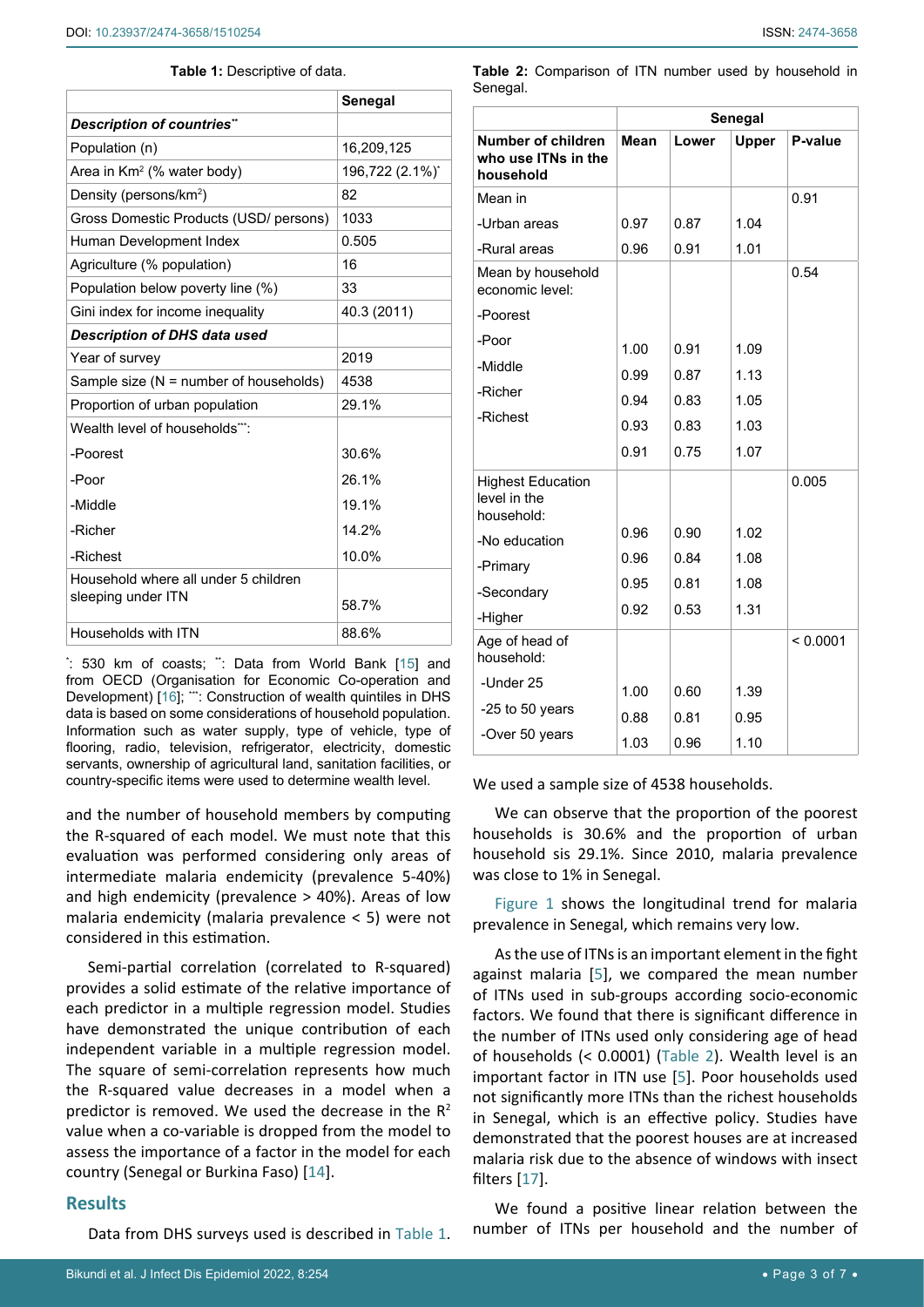

**Table 3:** Importance of co-factors in the relationship between the number of ITNs in a household and the number of households members.

| Model                                                     | $R^2$ of model |
|-----------------------------------------------------------|----------------|
| Model with all variables                                  | 0.3878         |
| Model without age of household head                       | 0.3878         |
| Model without wealth level of household                   | 0.3879         |
| Model without place of residence (Urban/<br>rural)        | 0.3879         |
| Model without highest education level in the<br>household | 0.3879         |
| Model without number of sleeping room in<br>household     | 0.3647         |

\* R2 adjusted

members per household in Senegal. In Senegal, the number of ITNs per household increases with the household size (Figure 2A). We observe a negative linear relation between the ratio of ITNs number and household size with the number of members per household in Senegal (Figure 2B). In Senegal, the number of ITNs per household increases with the household size. When we controlled the relationship between the number of ITNs and the number of household members with age of household head, economic level of household, place of residence (urban/rural), highest education level in the household and number of sleeping rooms in the household, we found  $(R^2 = 0.3878)$  (Table 3).

This result indicates that in Senegal, the number of ITNs in a household increases with the size of the household. Senegal is close to malaria elimination; they need to do more than apply the universal distribution of ITNs. If a resurgence of the disease is to be avoided, Senegal must also organize free distribution in targeted

areas and to targeted sub-groups according to surveillance data.

Socio-economic factors such as wealth level must be overcome by policies implemented against malaria. Several studies have noted that poor households have a greater need for the use of ITNs than the richest households [\[18](#page-6-7)]. It is very important to reach all categories of households for the distribution of ITNs, particularly household sin targeted areas.

## **Discussion**

The objective of our study was to provide a view of ITN policies (use and possession) implemented against malaria by considering some socio-economic factors (with best results) in Senegal, which is close to malaria elimination during several years. These could serve as example to others African countries. To achieve our purpose, we used DHS survey data.

Proportion of the poorest households in Senegal (30.6%) this is particularly important for household ownership of bed nets and use. It must be noted also that wealthy people may have access to good housing, good sanitation and environmental management, aid conditioner etc. all factors are determinants to be considered when providing interpretation.ITN data used in this paper is about possession of ITN and use of ITN. Senegal has88.6% of households in which all children under 5 sleep under an ITN. In general, wealth level of households have a positive relation with ITN possession but a negative relation with ITN use. This must be considered in management of the fight against malaria. As mentioned before, although studies have demonstrated that the poorest houses are potentially at higher malaria risk than the richest houses have, this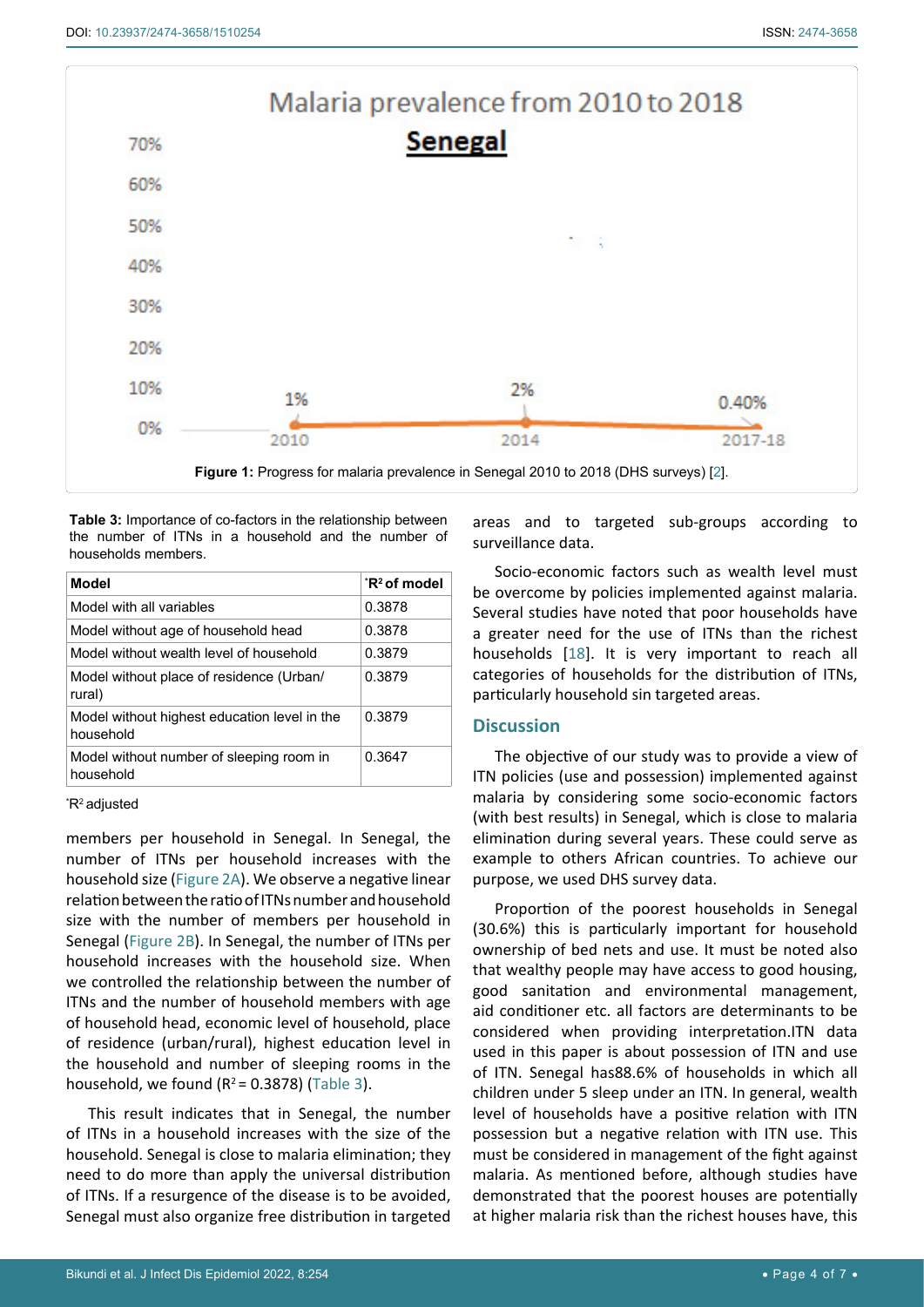

**Figure 2:** (A) Evolution of ITN number according to number of household members in Senegal; (B) Evolution of ratio of ITN number with household size and household size in Senegal.

should be relatively discussed with the fact that wealthy people have more access to clean environment, access to other means of protection from malaria and may not need necessary bed nets compared to poorest household [[19](#page-6-8)[-21\]](#page-6-9). In Senegal there is no significant difference

between the mean number of ITNs used in households in rural and urban areas. A study by Thwing had found a significant difference between number of possession of ITN between rural and urban households in Senegal in 2010. This study explained that the difference between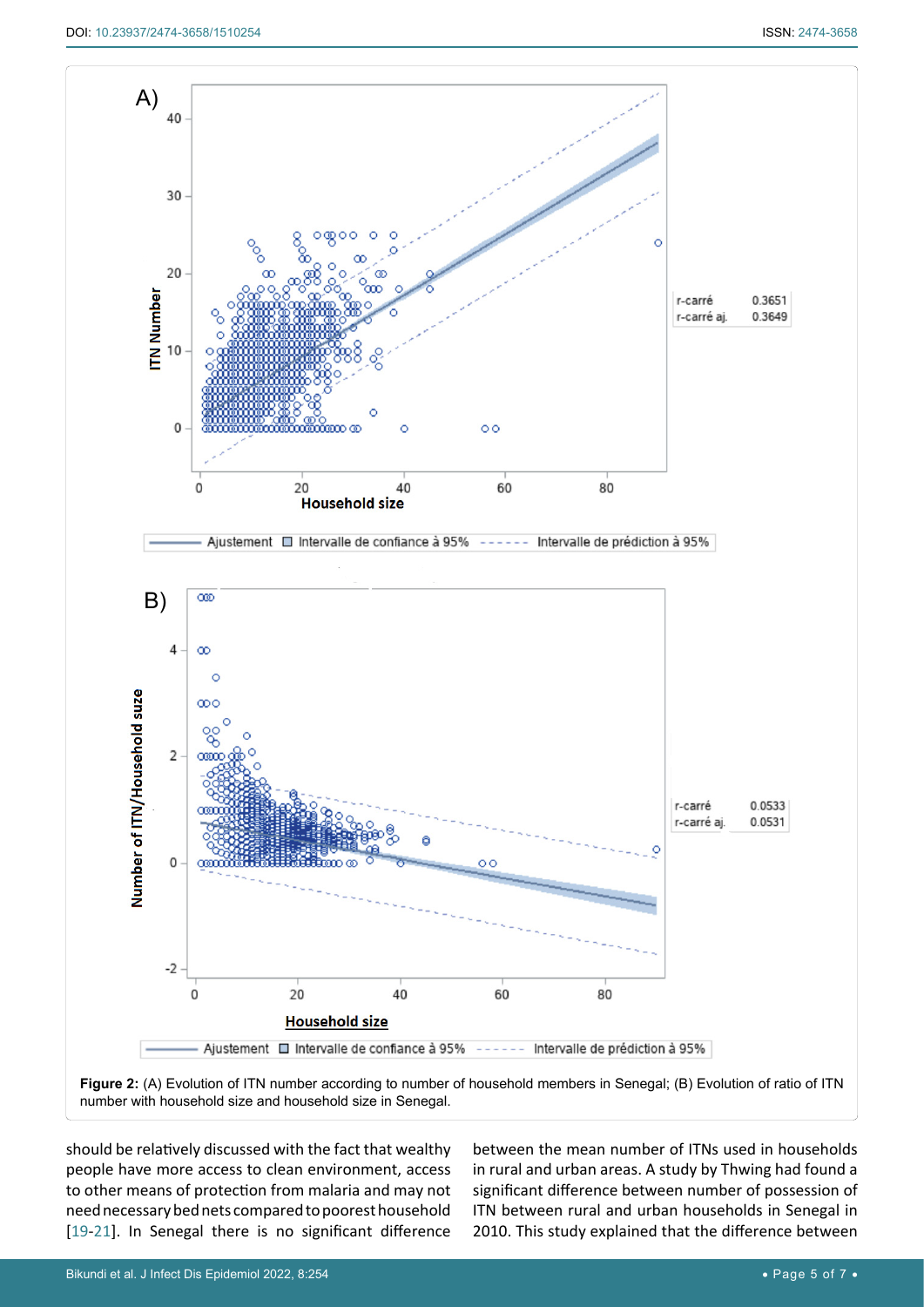ITN numbers in urban and rural households in Senegal was due to the fact that Senegal also applied free ITN distribution to children under five. As rural households had more children under five than urban households, it was logical that there were more ITNs in rural areas than in urban areas in Senegal. We found a different result for Senegal 2019 which can be due to policies implemented against malaria in Senegal currently considering more local context [\[22](#page-6-10)]. Several studies have demonstrated that the use of ITNs can greatly reduce malaria risk by reducing the rate of mosquito bites and density of mosquitoes [[15\]](#page-6-5). Wealth level is an important factor in ITN possession in African countries [[23\]](#page-6-11). We found that poorest households had the highest mean number of ITN use in Senegal. Studies have demonstrated that the poorest houses are potentially at higher malaria risk than the richest houses [[24](#page-6-12)].

The possession of ITNs (88%) does not necessarily equate to the use of ITNs (58%). The use of ITNs in a population is strongly associated with the education of the population on the prevention of malaria. Senegal must implement communication policies appropriate for the local context and level of education and also age of individuals. We found that, there is no significant difference in the use of ITNs in relation to the highest education level in the household. Number of sleeping room in the households is the most important factor influencing ITN possession according DHS survey 2019 in Senegal. This element must be considered and included in policies implemented against malaria in Senegal [\[24](#page-6-12)].

### **Limitations and Merits**

Due to the unavailability of data on malaria test results, analyses were also carried out for clusters where the prevalence of malaria was very low. We must note that Senegal is close to elimination.

### **Conclusion**

We presented ITN policies implemented in the national malaria programs of Senegal according some socio-economic factors.

Being close to malaria elimination and having neighboring countries with high malaria transmission areas, it is a challenge for Senegal to maintain a stable low transmission level, particularly as the immunity of its population against malaria is decreasing. So Senegal implement a lot of active monitoring and surveillance is necessary, such as entomological monitoring in each district or an indoor residual spraying policy, in order to rapidly and locally decrease mosquito vector capacity [[25](#page-6-13)[-32\]](#page-6-14).

Our study provided a view of ITN policies applied in an African country, which has strongly succeeded in maintaining low malaria prevalence during several years. These results merit a review in the context of each African country by including a view on others policies

against malaria as entomological monitoring, the use of insecticides, management of malaria cases, health system organization, communication and surveillance.

## **Declarations**

#### **Ethics approval and consent to participate**

Not applicable.

#### **Consent for publication**

Not applicable.

#### **Availability of data and materials**

DHS data are available on DHS Web site

[https://dhsprogram.com/data/available-datasets.](https://dhsprogram.com/data/available-datasets.cfm) [cfm](https://dhsprogram.com/data/available-datasets.cfm)

#### **Competing interests**

The authors declare that they have no competing interests.

#### **Funding**

Not applicable.

## **Authors' information**

YC and EM conceived. YC designed the study. EM made statistical analysis. All authors critically reviewed literature synthesis, statistical analysis and interpretation of results.

#### **Acknowledgements**

Many thanks to all co-authors who contributed greatly.

## **References**

- <span id="page-5-0"></span>1. [World Health Organization \(2021\) World malaria report](https://www.who.int/teams/global-malaria-programme/reports/world-malaria-report-2021)  [2021.](https://www.who.int/teams/global-malaria-programme/reports/world-malaria-report-2021)
- <span id="page-5-1"></span>2. [Demographic and Health Survey \(2019\) Surveys data](https://dhsprogram.com/Data/)  [\(2000-2018\).](https://dhsprogram.com/Data/)
- <span id="page-5-2"></span>3. [World Banque \(2019\) Country report \(2000-2018\).](https://data.worldbank.org/country)
- <span id="page-5-3"></span>4. [World Clim \(2000\) Global Climate Data.](https://www.worldclim.org/)
- <span id="page-5-4"></span>5. [Bikundi EM, Coppieters Y \(2017\) Importance of risk factors](https://pubmed.ncbi.nlm.nih.gov/28786293/)  [associated with malaria for Sub-Saharan African children.](https://pubmed.ncbi.nlm.nih.gov/28786293/)  [Int J Environ Health Res 27: 394-408.](https://pubmed.ncbi.nlm.nih.gov/28786293/)
- 6. [Tusting LS, Bottomley C, Gibson H, Kleinschmidt I, Tatem](https://pubmed.ncbi.nlm.nih.gov/28222094/)  [AJ, et al. \(2017\) Housing improvements and malaria risk](https://pubmed.ncbi.nlm.nih.gov/28222094/)  [in Sub-Saharan Africa: A multi-country analysis of survey](https://pubmed.ncbi.nlm.nih.gov/28222094/)  [data. PLoS Med 14: e1002234.](https://pubmed.ncbi.nlm.nih.gov/28222094/)
- <span id="page-5-5"></span>7. [Diallo A, Sié A, Sirima S, Sylla K, Ndiaye M, et al. \(2017\)](https://pubmed.ncbi.nlm.nih.gov/28166794/)  [An epidemiological study to assess Plasmodium falciparum](https://pubmed.ncbi.nlm.nih.gov/28166794/)  [parasite prevalence and malaria control measures in](https://pubmed.ncbi.nlm.nih.gov/28166794/)  [Burkina Faso and Senegal. Malar J 16: 63.](https://pubmed.ncbi.nlm.nih.gov/28166794/)
- <span id="page-5-6"></span>8. [World Health Organization \(2014\) From malaria control to](https://apps.who.int/iris/bitstream/handle/10665/112485/9789241507028_eng.pdf?sequence=1)  [malaria elimination.](https://apps.who.int/iris/bitstream/handle/10665/112485/9789241507028_eng.pdf?sequence=1)
- <span id="page-5-7"></span>9. [Lechthaler F, Matthys B, Lechthaler-Felber G, Likwela](https://pubmed.ncbi.nlm.nih.gov/31344062/)  [JL, Mavoko HM, et al. \(2019\) Trends in reported malaria](https://pubmed.ncbi.nlm.nih.gov/31344062/)  [cases and the effects of malaria control in the Democratic](https://pubmed.ncbi.nlm.nih.gov/31344062/)  [Republic of the Congo. PLoS One 14: e0219853.](https://pubmed.ncbi.nlm.nih.gov/31344062/)